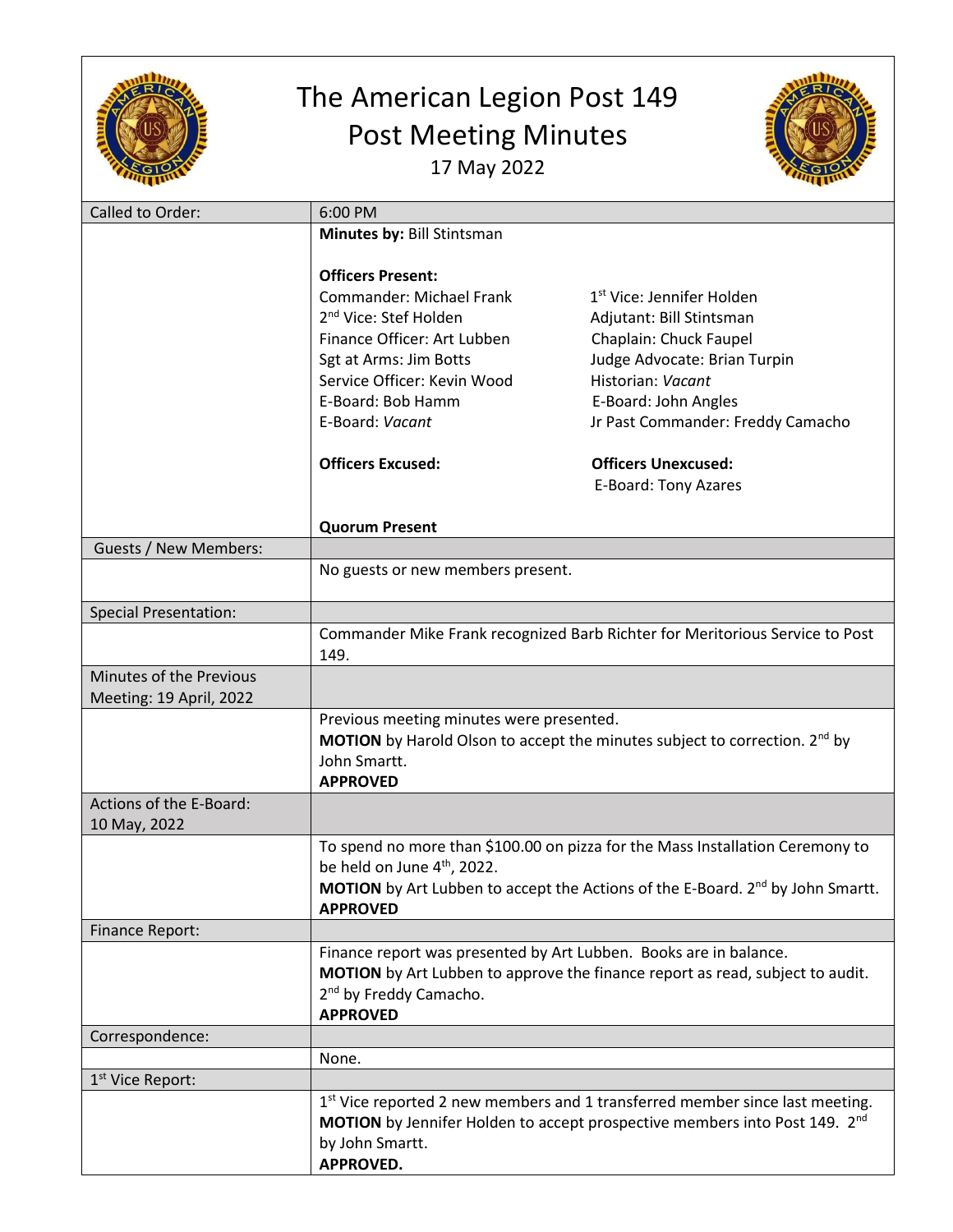| 2 <sup>nd</sup> Vice Report: |                                                                                                                                                         |                                                                                                                                                                                                                                  |  |
|------------------------------|---------------------------------------------------------------------------------------------------------------------------------------------------------|----------------------------------------------------------------------------------------------------------------------------------------------------------------------------------------------------------------------------------|--|
|                              | $\overline{\phantom{a}}$<br>follow as we get closer to the event.                                                                                       | The 2 <sup>nd</sup> Vice reported that the Poker Run will be held this weekend.<br>The Post has entered into an agreement in principle with John Rich to be<br>Grand Marshall at this years Vet Fest Parade. More information to |  |
| Jr. Past Commander Report:   |                                                                                                                                                         |                                                                                                                                                                                                                                  |  |
|                              | Nothing to report.                                                                                                                                      |                                                                                                                                                                                                                                  |  |
|                              |                                                                                                                                                         |                                                                                                                                                                                                                                  |  |
| <b>Chaplains Report:</b>     |                                                                                                                                                         |                                                                                                                                                                                                                                  |  |
|                              | Bob Reilly is home and doing much better.                                                                                                               |                                                                                                                                                                                                                                  |  |
|                              | Keith Porter is still undergoing treatment for stomach cancer.<br>Cyndi August reported that her mother passed away.                                    |                                                                                                                                                                                                                                  |  |
|                              |                                                                                                                                                         |                                                                                                                                                                                                                                  |  |
| Judge Advocate:              |                                                                                                                                                         |                                                                                                                                                                                                                                  |  |
|                              | Nothing to report.                                                                                                                                      |                                                                                                                                                                                                                                  |  |
| Historian:                   |                                                                                                                                                         |                                                                                                                                                                                                                                  |  |
|                              | Nothing to report.                                                                                                                                      |                                                                                                                                                                                                                                  |  |
| Service Officers Report:     |                                                                                                                                                         |                                                                                                                                                                                                                                  |  |
|                              |                                                                                                                                                         | Web page and information to be available for PTSD / Brain Injuries.                                                                                                                                                              |  |
| Sergeant at Arms             |                                                                                                                                                         |                                                                                                                                                                                                                                  |  |
|                              | Nothing to report.                                                                                                                                      |                                                                                                                                                                                                                                  |  |
| <b>Committee Reports:</b>    |                                                                                                                                                         |                                                                                                                                                                                                                                  |  |
| <b>House Committee</b>       | Nothing to report.                                                                                                                                      |                                                                                                                                                                                                                                  |  |
| <b>Clubroom Committee</b>    | Nothing to report.                                                                                                                                      |                                                                                                                                                                                                                                  |  |
| Clubroom Manager             | Same as 2 <sup>nd</sup> Vice Report.                                                                                                                    |                                                                                                                                                                                                                                  |  |
| <b>Rental Agent</b>          | No report given.                                                                                                                                        |                                                                                                                                                                                                                                  |  |
| Legion Riders                | Poker Run registration begins at 8:30 AM, lunch begins at noon.                                                                                         |                                                                                                                                                                                                                                  |  |
| Law and Order                | Nothing to report.                                                                                                                                      |                                                                                                                                                                                                                                  |  |
| Youth Programs               | Nothing to report.                                                                                                                                      |                                                                                                                                                                                                                                  |  |
| SAL Squadron 149             | Nothing to report.                                                                                                                                      |                                                                                                                                                                                                                                  |  |
| <b>Esco Vet Coalition</b>    | Nothing to report.                                                                                                                                      |                                                                                                                                                                                                                                  |  |
|                              |                                                                                                                                                         |                                                                                                                                                                                                                                  |  |
| <b>Unfinished Business:</b>  |                                                                                                                                                         |                                                                                                                                                                                                                                  |  |
|                              | 2 <sup>nd</sup> Nomination of Post Officers.                                                                                                            |                                                                                                                                                                                                                                  |  |
|                              |                                                                                                                                                         |                                                                                                                                                                                                                                  |  |
|                              | Commander                                                                                                                                               | Jennifer Holden (uncontested)                                                                                                                                                                                                    |  |
|                              | 1 <sup>st</sup> Vice Commander                                                                                                                          | John Smartt (uncontested)                                                                                                                                                                                                        |  |
|                              | 2 <sup>nd</sup> Vice Commander                                                                                                                          | Stef Holden (uncontested)                                                                                                                                                                                                        |  |
|                              | 3rd Vice Commander                                                                                                                                      | Michael French rescinded his nomination                                                                                                                                                                                          |  |
|                              |                                                                                                                                                         | No new candidates nominated                                                                                                                                                                                                      |  |
|                              | <b>Finance Officer</b>                                                                                                                                  | Art Lubben (uncontested)                                                                                                                                                                                                         |  |
|                              | Sergeant-at-Arms                                                                                                                                        | Jim Botts (uncontested)                                                                                                                                                                                                          |  |
|                              | E-Board 2-year                                                                                                                                          | Ray Congdon rescinded his nomination                                                                                                                                                                                             |  |
|                              |                                                                                                                                                         | Cody York accepted last meeting                                                                                                                                                                                                  |  |
|                              |                                                                                                                                                         | Hugh Pettigrew accepted this meeting                                                                                                                                                                                             |  |
|                              |                                                                                                                                                         | Penu Pauu accepted via written correspondence                                                                                                                                                                                    |  |
|                              | E-Board 1-year                                                                                                                                          | Harold Olson (uncontested)                                                                                                                                                                                                       |  |
|                              |                                                                                                                                                         |                                                                                                                                                                                                                                  |  |
|                              | Election of Post Officers for the 2022-2023 year resulted in the following:                                                                             |                                                                                                                                                                                                                                  |  |
|                              | Motion by Art Lubben to enter a vote of acclamation for all uncontested                                                                                 |                                                                                                                                                                                                                                  |  |
|                              | nominations. Motion approved by unanimous vote. Election was held for<br>Board of Directors (2-Year position) with Penu Pauu and Hugh Pettigrew winning |                                                                                                                                                                                                                                  |  |
|                              | election to board.                                                                                                                                      |                                                                                                                                                                                                                                  |  |
|                              |                                                                                                                                                         |                                                                                                                                                                                                                                  |  |